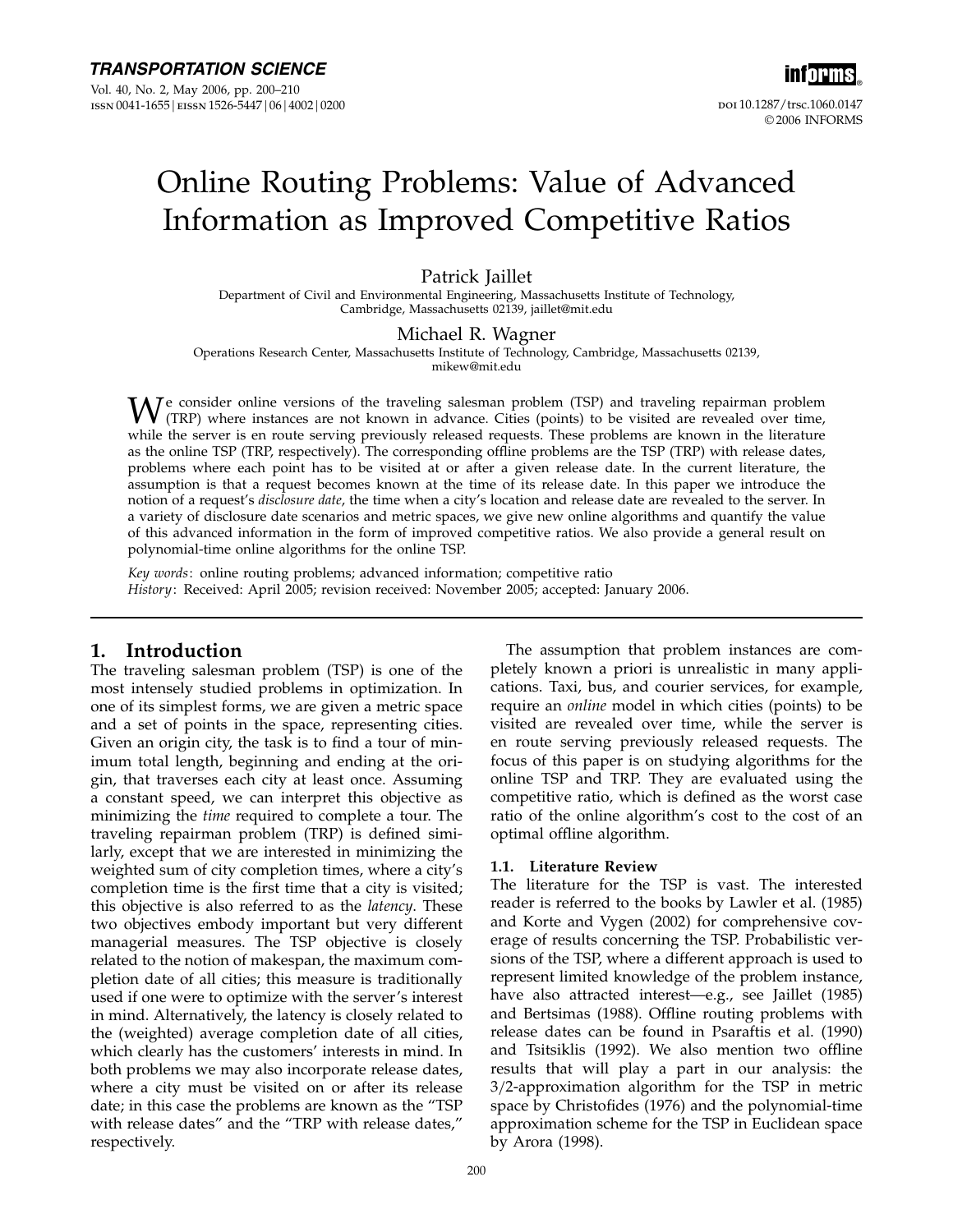A systematic study of online algorithms was given by Sleator and Tarjan (1985), who suggested comparing an online algorithm with an optimal offline algorithm. Karlin et al. (1988) introduced the notion of a competitive ratio. An online algorithm is said to be *r*-competitive ( $r \ge 1$ ) if, given any instance of the problem, the cost of the solution given by the online algorithm is no more than  $r$  multiplied by that of an optimal offline algorithm:

Cost<sub>online</sub>
$$
(I) \leq r
$$
Cost<sub>optimal</sub> $(I)$ ,  $\forall$  problem instances  $I$ .

The infimum over all  $r$  such that an online algorithm is  $r$ -competitive is called the competitive ratio of the online algorithm. An online algorithm is said to be best-possible if there does not exist another online algorithm with a strictly smaller competitive ratio. Online algorithms have been used to analyze paging in computer memory systems, distributed data management, navigation problems in robotics, multiprocessor scheduling, and so on. See the books of Borodin and El-Yaniv (1998) and Fiat and Woeginger (1998) for more details and references.

Research concerning online versions of the TSP and TRP have been introduced relatively recently. Kalyanasundaram and Pruhs (1994) have examined a unique version of an online TSP where new cities are revealed locally during the traversal of a tour (i.e., an arrival at a city reveals any adjacent cities that must also be visited). More related to our paper is the stream of works that started with the paper by Ausiello et al. (2001). In this paper, the authors studied the online TSP version we consider here; they analyzed the problem on the real line and on general metric spaces, developing online algorithms for both cases and achieving a best-possible online algorithm for general metric spaces, with a competitive ratio of 2. These authors also provide a polynomial-time online algorithm, for general metric spaces, which is 3-competitive. Subsequently, Ausiello et al. (2004) gave a polynomial-time algorithm, for general metric spaces, which is 2.78-competitive. Lipmann (1999) developed a best-possible online algorithm for the real line, with a competitive ratio of approximately 164. Blom et al. (2001) gave a best-possible online algorithm for the nonnegative real line, with a competitive ratio of 3/2. This last paper also considers different adversarial algorithms in the definition of the competitive ratio.

Considering the online TRP, Feuerstein and Stougie (2001) gave a lower bound of  $(1 + \sqrt{2})$  for the competitive ratio and a 9-competitive algorithm, both for the online TRP on the real line. Krumke et al. (2003) improved on this result to give a  $(1 + \sqrt{2})^2$ competitive deterministic algorithm for the online TRP in general metric spaces, as well as a  $\Theta$ competitive randomized algorithm, where  $\Theta \approx 3.64$ ;

in this paper, we correct this result to  $\Theta \approx 3.86$ . All of the aforementioned works only consider the case where a revealed city is ready for immediate service, i.e., all the disclosure dates equal their respective release dates.

### 1.2. Our Contributions

In this paper we introduce the notion of disclosure dates, i.e., dates at which requests become known to the online player, ahead of the release dates (the dates at which requests can first be served). In many applications, these two sets of dates do not coincide. Consider the taxi and courier examples mentioned previously; in each of these scenarios, there is the possibility of calling ahead (disclosure date) and requesting a pickup time (release date). In many cases, a fixed amount of time between a request for service and readiness exists; for example, many taxi companies usually say, "it'll be 15 minutes."

In addition to providing more realism, the introduction of this advanced information is a natural mechanism to increase the "power" of online players against all-knowing adversaries in a competitive analysis framework. Note, also, that these disclosure dates provide a natural bridge between online routing problems and their offline versions—when all the disclosure dates are zero, we have the offline problems; when all the disclosure dates are equal to their respective release dates, we have the online routing problems considered so far in the literature, which we denote the traditional online problems. In other words, we can vary the "online-ness" of the problems with these disclosure dates.

By introducing disclosure dates, we have defined a new optimization problem: the online TSP with disclosure dates. We measure the quality of algorithms for this problem using the competitive ratio; the denominator of this ratio is again the optimal value of the TSP with release dates because disclosure dates are irrelevant in the offline situation. For a variety of disclosure date scenarios, we give new online algorithms and derive improved competitive ratios (with respect to the ratios for the traditional online problems), which are functions of the advanced information. In this way, we quantify the value of the advanced information given by the disclosure dates. We almost exclusively consider the case where there is a fixed amount of advanced notice for each city. In this case, we introduce  $\alpha$  and  $\beta$ , two convenient problem parameters that relate the advanced information to the *dimensions* (time and space) of the traditional online problems (exact definitions of  $\alpha$  and  $\beta$ will be given in  $\S$ §3 and 5, respectively); we quantify the value of the advanced information in terms of these two parameters. We first detail our results for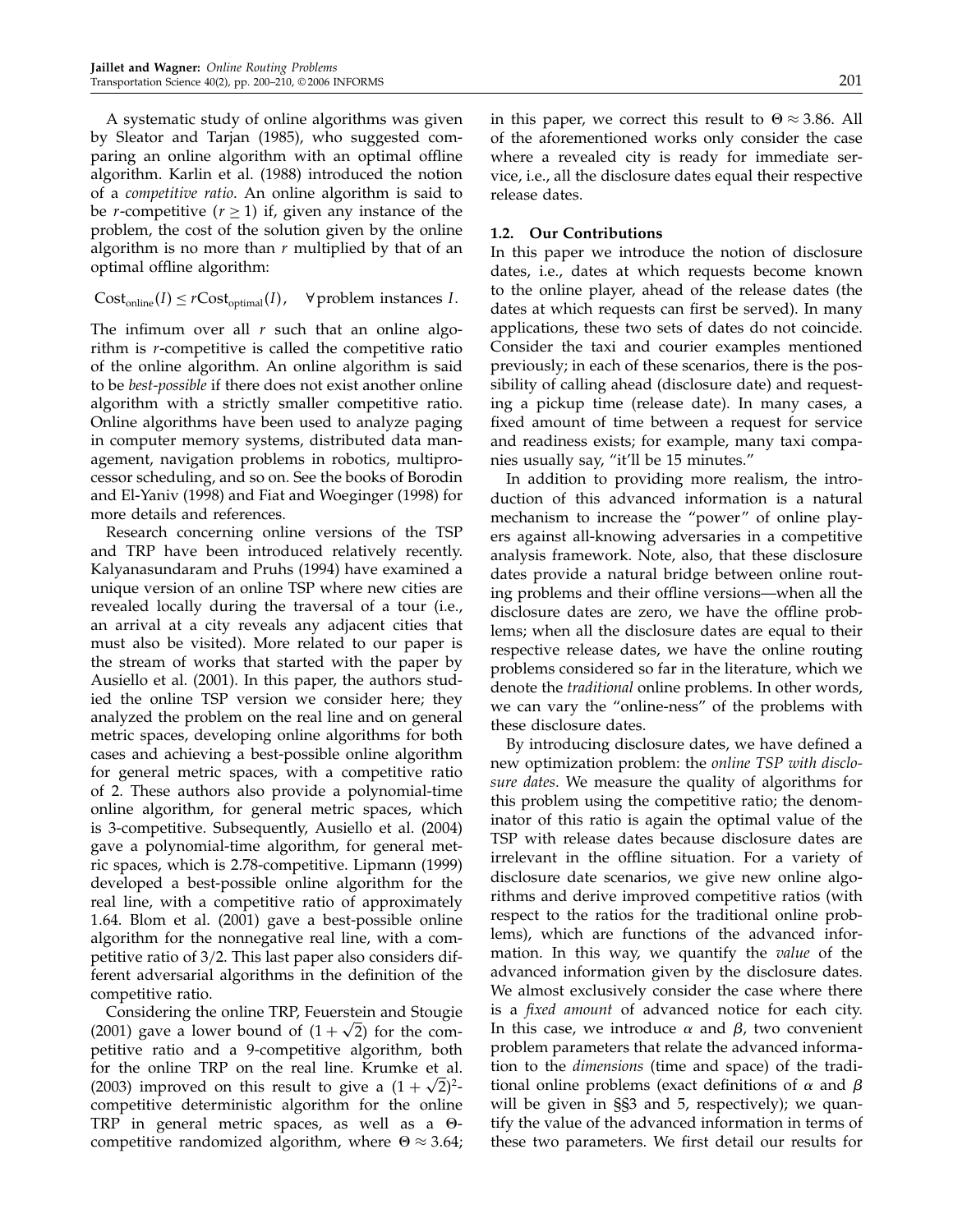the online TSP. For the nonnegative real line, we give an algorithm that is max $\{1, 3/2 - \alpha\}$ -competitive and we also prove that this result is best-possible for our disclosure date structure. These results improve upon the 3/2-competitiveness of a best-possible online algorithm in the traditional case. For the general situation, where cities belong to an arbitrary metric space, we give an algorithm that is  $(2 - \alpha/(1 + \alpha))$ -competitive. This result improves on the 2-competitiveness of a best-possible online algorithm for the traditional metric case. Next, we consider the online TRP. We analyze a deterministic algorithm and show it is  $((1 + \sqrt{2})^2 - \alpha \beta/(\alpha + \beta))$ -competitive, where  $(1 + \sqrt{2})^2$ is the best provable worst-case ratio to date for the traditional online problem (though this latter result is probably not best-possible). We also give a very similar result for a randomized modification of the previous algorithm; we show this variant is  $(\Theta \alpha\beta/(\alpha + \beta)$ )-competitive, where  $\Theta$  is the traditional competitiveness result.

Finally, we consider polynomial-time algorithms for the online TSP. We show that, if we have a  $\rho$ -approximation algorithm for the TSP, we then have a  $2\rho$ -competitive algorithm for the online TSP. If the metric space is Euclidean, for any  $\epsilon > 0$ , we have a  $(2 + \epsilon)$ -competitive polynomial-time algorithm.

The remainder of the paper is as follows: After giving basic definitions in §2, we first study in §3 the online TSP on the nonnegative real line  $\mathbb{R}_+$ . Then, in §§4 and 5 we study the online TSP and TRP in general metric spaces, respectively. Finally, we study polynomial-time online algorithms for the online TSP in §6 and give concluding thoughts in §7.

## 2. Preliminaries

Let us first state the assumptions and definitions about the problems we consider in the paper.

1. City locations belong to some metric space  $\mathcal{M}$ .

2. A city is revealed to the salesman(repairman) at its disclosure date.

3. A city is ready for service at its release date. The service requirement at a city is zero.

4. The disclosure date for a given city is less than or equal to the city's release date.

5. The salesman (repairman) travels at unit speed or is idle.

6. The problem begins at time 0, and the salesman (repairman) is initially at a designated origin of the metric space.

7. The online TSP objective is to minimize the time required to visit all cities and return to the origin.

8. The online TRP objective is to minimize the weighted sum of completion times, where each city's completion time is weighted by a given nonnegative number, revealed at the city's disclosure date.

The data common to both the online TSP and online TRP are a set of points  $(l_i, r_i, q_i)$ ,  $i = 1, \dots, n$ , where n is the number of cities. The quantity  $l_i \in \mathcal{M}$  is the *i*th city's location. The quantity  $r_i \in \mathbb{R}_+$  is the *i*th city's release date; i.e.,  $r_i$  is the first time after which that city *i* will accept service. The quantity  $q_i \in \mathbb{R}_+$  is the *i*th city's disclosure date; i.e., at time  $q_i$ , the salesman learns about city i's request and its corresponding values  $l_i$  and  $r_i$ . We also let  $\mathcal{N} = \{1, \ldots, n\}$ . We have that  $r_i \ge q_i \ge 0$ ,  $\forall i \in \mathcal{N}$ . Finally, we let  $w_i$ ,  $i \in \mathcal{N}$  denote the nonnegative weights on the completion times of cities for the online TRP, which become known at times  $q_i$ .

From the online perspective, the total number of requests, represented by the parameter  $n<sub>i</sub>$  is not known, and city i only becomes known at time  $q_i$ .  $C_A(n)$  will denote the cost of online algorithm A on an instance of *n* cities and  $C_{\text{OPT}}(n)$  is the optimal offline cost on  $n$  cities (at times, the  $n$  term will be suppressed). Finally, let  $r_{\text{max}} = \max_{i \in \mathcal{N}} \{r_i\}$  and define  $L_{\text{TSP}}$ as the optimal TSP tour length through all cities in an instance.

# 3. The Online TSP on  $\mathbb{R}_+$

In this section, we study the online TSP when the city locations are all on the nonnegative real line; i.e.,  $M = \mathbb{R}_+$ . We begin with an offline analysis.

We consider the offline TSP with release dates on the nonnegative real line. For this problem, Psaraftis et al. (1990) proposed an optimal strategy:

Optimal Offline Algorithm.

1. Go directly to city  $l_{\max} = \max_{i \in \mathcal{N}} \{l_i\}.$ 

2. Wait at city  $l_{\text{max}}$  for  $\max_{i \in \mathcal{N}} \{ \max\{0, r_i - 2l_{\text{max}} + l_i\} \}$ units of time.

3. Proceed directly back to the origin.

The waiting time is calculated to ensure that the salesman's return to the origin finds each city ready for service. A closed-form expression for  $C_{\text{OPT}}(n)$  is as follows:

$$
C_{\text{OPT}}(n) = 2l_{\max} + \max_{i \in \mathcal{N}} \{ \max\{0, r_i - 2l_{\max} + l_i\} \}
$$
  
= 
$$
\max_{i \in \mathcal{N}} \{ \max\{2l_i, r_i + l_i\} \}.
$$

#### 3.1. Online Algorithms

In this subsection, we consider two online algorithms. The first considers the case  $q_i = r_i$ ,  $\forall i \in \mathcal{N}$  and was first proposed and analyzed by Blom et al. (2001), under the name move-right-if-necessary. Subsequently, we present a generalization of this algorithm for the case  $q_i \le r_i$ ,  $\forall i \in \mathcal{N}$ , which we call move-left-if-beneficial.

3.1.1. The Move-Right-If-Necessary Algorithm. We assume that  $q_i = r_i$ ,  $\forall i \in \mathcal{N}$  and we consider the following online strategy, hereafter called the moveright-if-necessary (MRIN) algorithm.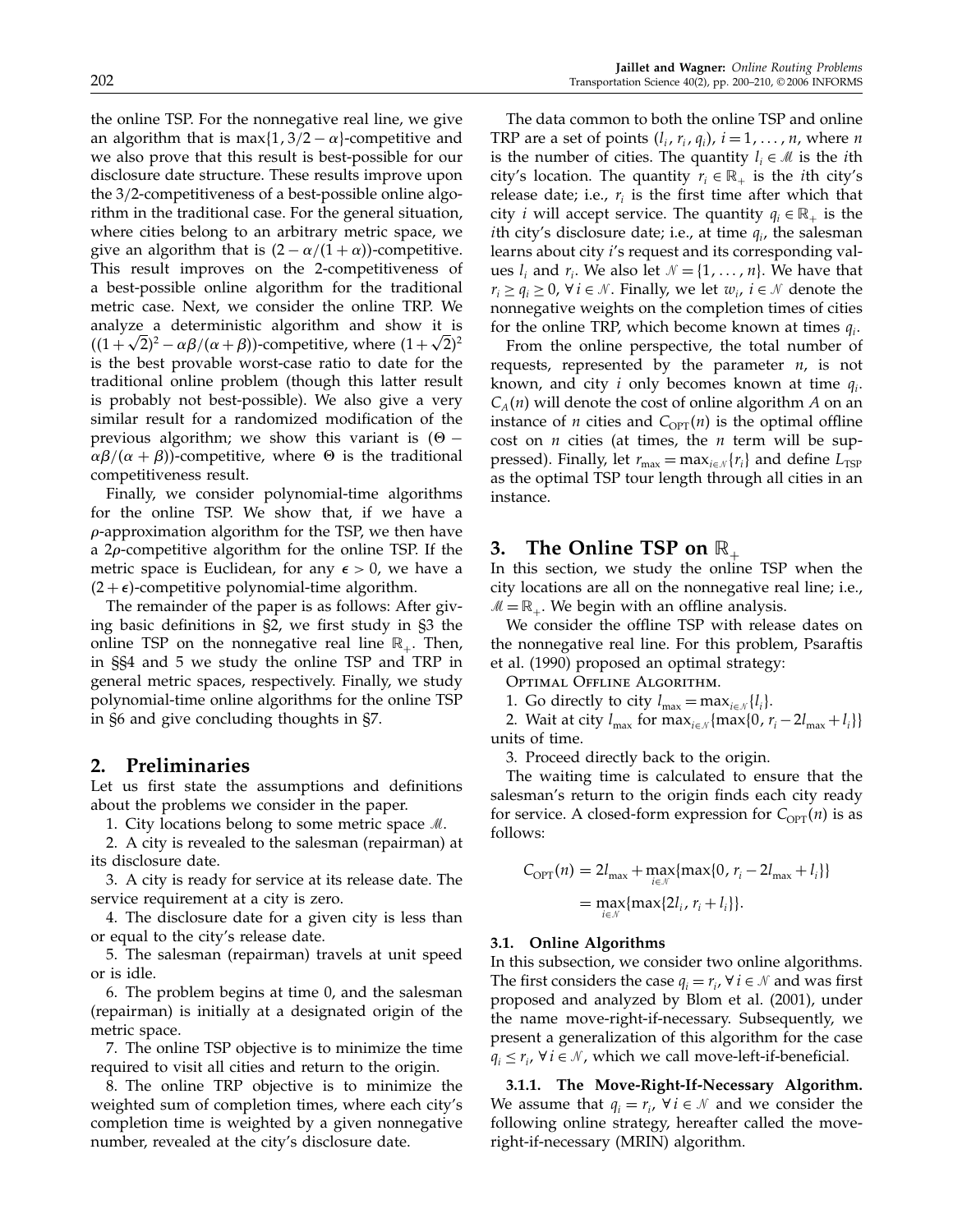Algorithm MRIN.

1. If there is an unserved city to the right of the salesman, he moves toward it at unit speed.

2. If there are no unserved cities to the right of the salesman, he moves back toward the origin at unit speed.

3. Upon reaching the origin, the salesman becomes idle.

The cost of the MRIN algorithm on an instance of *n* cities is denoted by  $C_{MRIN}(n)$ . We have the following theorem from Blom et al. (2001).

THEOREM 1.  $C_{\text{MRIN}}(n) \leq (3/2) \cdot C_{\text{OPT}}(n)$ ,  $\forall n$ .

We also have a hardness result that can be obtained from the analysis in Blom et al. (2001); see Theorem 2.

THEOREM 2. Let  $\rho$  be the competitive ratio for any deterministic online algorithm for the online TSP on  $\mathbb{R}_+$ . Then  $\rho \geq 3/2$ .

Thus, MRIN is a best-possible online algorithm (restricted to the case where  $q_i = r_i$ ,  $\forall i \in \mathcal{N}$ ).

3.1.2. The Move-Left-If-Beneficial Algorithm. We now consider the case where  $q_i \leq r_i$ ,  $\forall i \in \mathcal{N}$ . Notice that by ignoring the existence of requests until their release dates, MRIN can be applied again and will yield the same competitive ratio of 3/2. However, a natural adaptation of MRIN does benefit from the disclosure dates. Thus, we define the move-left-ifbeneficial (MLIB) algorithm.

Algorithm MLIB.

1. If there is an unserved city to the right of the salesman, he moves toward it at unit speed.

2. If there are no unserved cities to the right of the salesman, he moves back toward the origin if and only if the return trajectory reaches all unserved cities on or after their release date; otherwise, the salesman remains idle at his current location.

3. Upon reaching the origin, the salesman becomes idle.

The cost of the MLIB algorithm on an instance of *n* cities is denoted by  $C_{MLIB}(n)$ . We would like to emphasize that the MLIB algorithm applied to an instance where  $q_i = r_i$ ,  $\forall i \in \mathcal{N}$  is indistinguishable from the MRIN algorithm applied to the same instance. In addition, the MLIB algorithm applied to an instance where  $q_i = 0$ ,  $\forall i \in \mathcal{N}$  is also indistinguishable from the optimal offline algorithm. In this sense, MLIB fully incorporates the advanced information of the disclosure dates. In§3.2, we analyze the MLIB algorithm for a special case; in§3.3 we give a general analysis.

#### 3.2. Equal Amounts of Advanced Notice

In this subsection, we first give some technical results for the general case. Then we introduce a special structure for the disclosure dates and show that MLIB is best-possible while MRIN is not.

LEMMA 1.  $C_{\text{MLIB}}(n) \leq \max_{i \in \mathcal{N}} \{ \max\{q_i + 2l_i, r_i + l_i\} \}.$ 

Proof. Suppose  $C_{\text{MLIB}}(n) = z > \max_{i \in \mathcal{N}} \{\max\{q_i + 2l_i, \}$  $r_i + l_i$ }. Consider the final segment of the MLIB salesman's trajectory, i.e., the segment of the trajectory where the salesman returns directly to the origin without changing direction or waiting. We can fully describe this segment of the trajectory as  $x_t = z - t$ ,  $t \in [t_0, z]$  for some  $t_0$ , the time the salesman begins his final return. Note that it is possible that  $t_0 = z$ . We have two cases to consider at time  $t_0$ :

*Case* 1. At  $t_0^-$ , the salesman was moving away from the origin toward city k and reached it at  $t_0$  such that  $t_0 \geq r_k$ . City k is the rightmost unserved city at time  $t_0$ . The salesman then starts the  $x_t$  trajectory, returning to the origin, reaching each unserved city along the way on or after its release date. Because the salesman was moving away from the origin, the worst possible location for him to be when city  $k$  was disclosed was the origin. So the salesman should arrive at city k at time no later than  $q_k + l_k$ . Thus,  $x_{t_0} = l_k$ , for some  $t_0 \le q_k + l_k$ , implying that  $z = l_k + t_0 \le q_k + 2l_k$ , which contradicts our assumption.

Case 2. The salesman has just finished waiting at some point, possibly the origin, so that the  $x_t$  trajectory reaches all cities on or after their release date. Thus,  $\exists m$  such that  $x_t = l_m$ , for  $t = r_m$ , where  $r_m \in$ [ $t_0$ , z]. Consequently,  $z = l_m + r_m$ , which again contradicts our assumption.  $\square$ 

We now prove a proposition that simplifies the subsequent analysis. This proposition depends on the concept of an ignored city, which is defined as follows: An ignored city is viewed to have never existed, i.e., it will not be taken into account when calculating the online and offline costs.

PROPOSITION 1. For any instance of the online TSP on  $\mathbb{R}_+$  that has both a request away from the origin and a request at the origin, ignoring the latter will not decrease the ratio  $C_{\text{MLIB}}(n)/C_{\text{OPT}}(n)$ .

Proof. Let  $\tilde{\mathcal{C}}_{\text{MLIB}}$  denote the cost if the request at the origin was ignored. If the release date of the request at the origin is later than  $C_{\text{MLIB}}$ , the proposition is trivially true. Otherwise, the behavior of MLIB is not affected by the request, but the optimal solution value may decrease by deleting it.  $\square$ 

When all cities are located at the origin, we have that  $C_{MLIB}(n) = C_{OPT}(n)$ . The above proposition allows us to make the following assumption without a loss of generality (for our intention of proving upper bounds on competitive ratios).

ASSUMPTION 1.  $l_i > 0$  for all  $i \in \mathcal{N}$ .

We now consider the situation where the online salesman receives a fixed amount of advanced notice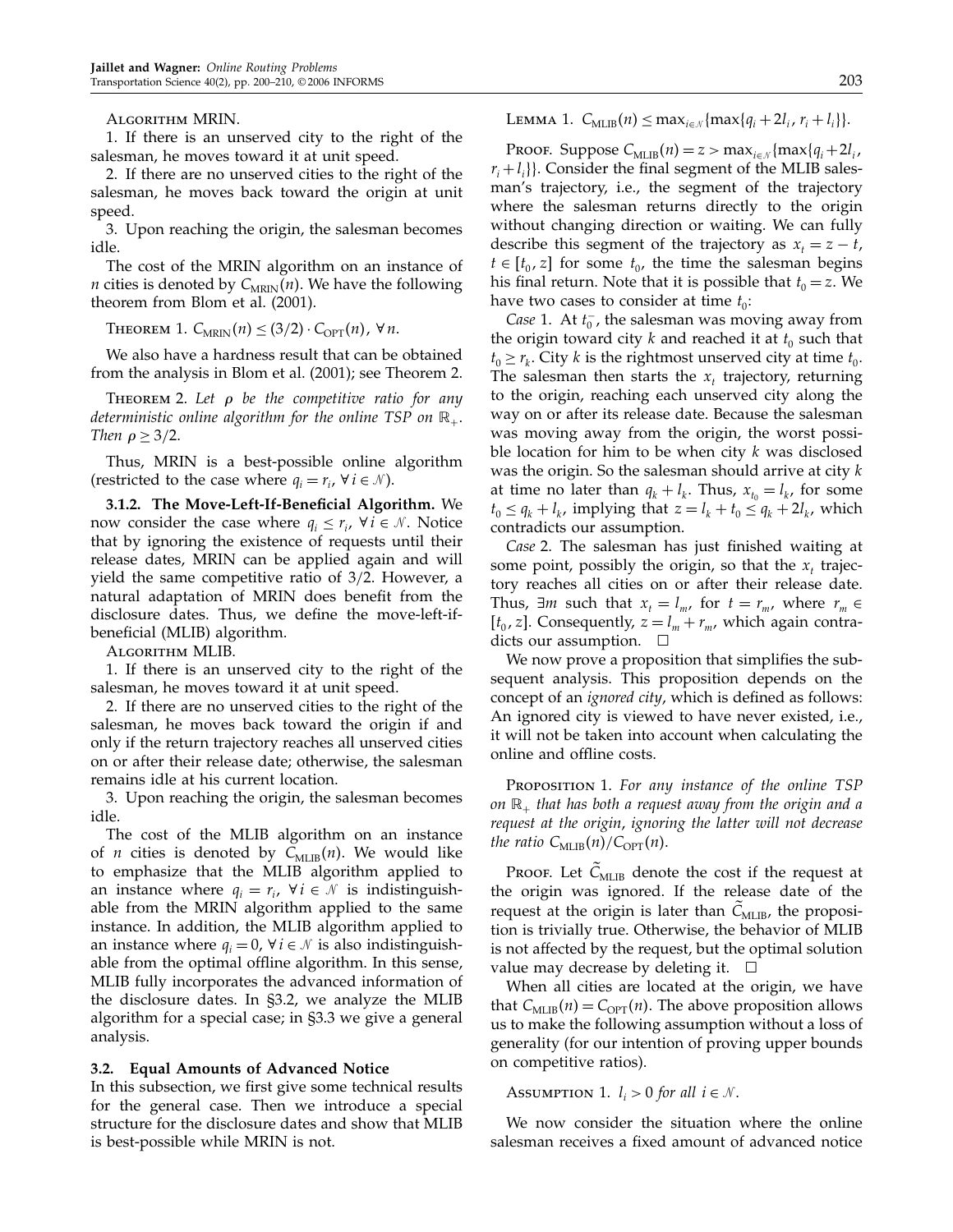for each city in a problem instance. In particular, there exists a constant  $a \in [0, r_{\text{max}}]$  such that

$$
q_i=(r_i-a)^+, \quad \forall\, i\in\mathcal{N},
$$

where  $(x)^+$  = max{x, 0}. Noting that  $L_{\text{TSP}} = 2l_{\text{max}}$ , we have the following theorem.

THEOREM 3.  $C_{\text{MLIB}}(n) \leq \max\{1, 3/2 - \alpha\}C_{\text{OPT}}(n)$ , where  $\alpha = a/L_{\text{TSP}}$ .

Proof. From Lemma 1, we have that

$$
C_{\text{MLIB}}(n) \le \max_{i \in \mathcal{N}} \{ \max\{ q_i + 2l_i, r_i + l_i \} \}.
$$
 (1)

Define  $\mathcal{S} = \{i \in \mathcal{N} \mid q_i > 0\}$ ; note that for  $i \in \mathcal{S}$ ,  $q_i =$  $r_i-a$ . If  $\mathcal{S} = \emptyset$ ,  $C_{MLIB}(n) = C_{OPT}(n)$  trivially. Otherwise, we write the right-hand side of Equation (1) as

$$
\max\left\{\max_{i\in\mathcal{S}}\{\max\{q_i+2l_i,r_i+l_i\}\},\max_{i\in\mathcal{N}\setminus\mathcal{S}}\{\max\{2l_i,r_i+l_i\}\}\right\},\
$$

which is less than or equal to max $\{max_{i \in \mathcal{S}}\{max\{q_i + \}\}$  $2l_i$ ,  $r_i + l_i$ },  $C_{\text{OPT}}(n)$ . Let us assume max $_{i \in \mathcal{S}}$ {max{ $q_i +$  $2l_i$ ,  $r_i + l_i$ } >  $C_{\text{OPT}}(n)$ ; otherwise  $C_{\text{MLIB}}(n) = C_{\text{OPT}}(n)$ and we are done. We can now rewrite Equation (1) as  $C_{\text{MLIB}}(n) \leq \max_{i \in \mathcal{S}} \{ \max\{q_i+2l_i, r_i+l_i\} \}.$  The latter term can be rewritten as  $\max_{i \in \mathcal{S}} \{r_i + l_i + \max\{(l_i - a), 0\}\}\leq$  $\max_{i \in \mathcal{S}} \{r_i + l_i + \max\{(l_{\max} - a), 0\}\}\)$ . Now, if  $a > l_{\max}$ , we have that  $C_{MLIB}(n) \leq \max_{i \in \mathcal{S}} \{r_i + l_i\}$ , which implies that  $C_{MLIB}(n) = C_{OPT}(n)$ , and the first part of the lemma is proved. Now, considering the case where  $a \leq l_{\text{max}}$ , we have that

$$
C_{\text{MLIB}}(n) \le \max_{i \in \mathcal{S}} \{r_i + l_i + \max\{(l_{\max} - a), 0\}\}
$$
  
= 
$$
\max_{i \in \mathcal{S}} \{r_i + l_i\} + (l_{\max} - a) \le C_{\text{OPT}}(n) + (l_{\max} - a).
$$

We rewrite  $(l_{\text{max}} - a)$  as  $vl_{\text{max}}$ , where  $v = (l_{\text{max}} - a)$ /  $l_{\text{max}} \leq 1$ . Note that  $vl_{\text{max}} \leq (v/2)C_{\text{OPT}}(n)$ . Thus,  $C_{MLIB}(n) \leq C_{\text{OPT}}(n) + (l_{\text{max}} - a) = C_{\text{OPT}}(n) + v l_{\text{max}} \leq (1 +$  $v/2)C_{\text{OPT}}(n) = (3/2 - a/(2l_{\text{max}}))C_{\text{OPT}}(n)$ , and this completes the proof of the second part of the lemma.  $\Box$ 

Recalling that 3/2 is the best-possible competitive ratio in the traditional setting, we say that the *value* of the disclosure dates is  $\alpha$ . We now show that MLIB is in fact a best-possible algorithm in this situation.

Theorem 4. Let A be an arbitrary deterministic online algorithm with cost  $C_A(n)$  on an instance of n cities. Then  $\forall n \geq 2$ , there exists an instance of size n where the online cost is at least  $(3/2 - \alpha) \in [1, 3/2]$  times the optimal offline cost, where  $\alpha = a/L_{\text{TSP}}$ .

PROOF. Let  $n \geq 2$ . Generate an instance of  $(n - 1)$ cities arbitrarily and let  $C_A(n-1)$  be the online cost of this algorithm on these  $(n−1)$  cities; i.e., algorithm A serves all  $(n - 1)$  cities and returns to the origin at time  $t = C_A(n-1)$ . At this time, city *n* becomes known to algorithm A:

$$
(l_n, r_n, q_n) = (a + C_A(n-1), a + C_A(n-1), C_A(n-1)).
$$

Note that  $l_{\max} = l_n = a + C_A(n-1)$ , because  $C_A(n-1) \ge$  $C_{\text{OPT}}(n-1) \geq 2l_i$ ,  $\forall i < n$ . Considering algorithm A, its salesman is at the origin at time  $q_n$ . Thus,

$$
C_A(n) \ge q_n + 2l_n = 3C_A(n-1) + 2a.
$$

Considering the optimal offline algorithm, we have that  $C_{\text{OPT}}(n) = \max\{C_{\text{OPT}}(n-1), 2(C_A(n-1) + a)\}$  =  $2(C_A(n-1)+a)$ , because  $C_A(n-1) \geq C_{\text{OPT}}(n-1)$ . Note that  $C_{\text{OPT}}(n) > 0$  by Assumption 1. Thus,

$$
\frac{C_A(n)}{C_{\text{OPT}}(n)} \ge 1 + \frac{C_A(n-1)}{2(C_A(n-1) + a)}
$$
  
=  $1 + \frac{C_A(n-1)}{2l_{\text{max}}}$   
=  $1 + \frac{l_{\text{max}} - a}{2l_{\text{max}}}$   
=  $\frac{3}{2} - \frac{a}{2l_{\text{max}}}$ .

Note that by construction,  $a \leq l_{\text{max}}$  and, consequently,  $3/2 - a/(2l_{\text{max}}) \in [1, 3/2]$ .  $\square$ 

Notice that disclosure dates do not affect MRIN; a single city instance where  $r_1 = l_1$  still induces an online cost, which is 3/2 times the optimal offline cost. We thus have the following corollary.

Corollary 1. Algorithm MLIB is a best-possible online algorithm under the restriction  $q_i = (r_i - a)^+$ ,  $\forall i \in \mathcal{N}$ . In addition, algorithm MRIN is not best-possible.

### 3.3. In-Depth Online Analysis of MLIB Under General Disclosure Dates

In this subsection, we give a general result (of a technical nature) for the MLIB algorithm. We also present an interesting example where advanced information is actually detrimental. We first introduce some definitions.

DEFINITION 1.

1.  $\delta = \min_{j \in S_{\delta}(n)} \{q_j/l_j\}$ , where  $S_{\delta}(n) = \{j | q_j + 2l_j = 1\}$  $\max_{i \in \mathcal{N}} \{ \max\{q_i + 2l_i, r_i + l_i\} \}.$ 

2.  $\kappa = \min_{j \in S_{\kappa}(n)} \{l_j/q_j\}$ , where  $S_{\kappa}(n) = S_{\delta}(n) \cap \{j \mid \kappa\}$  $q_i > 0$ .

3.  $\gamma = \min_{j \in S_{\gamma}(n)} \{q_j/r_j\}$ , where  $S_{\gamma}(n) = S_{\delta}(n) \cap \{j \mid \mathcal{S}_{\delta}(n)\}$  $r_i > 0$ .

Theorem 5.

1. If either or both of the sets  $S_{\kappa}(n)$  and  $S_{\gamma}(n)$  are empty, then  $C_{\text{MLIB}}(n) = C_{\text{OPT}}(n)$ .

2. Otherwise,  $C_{\text{MLIB}}(n) \leq (1+\min\{\gamma/2, \delta/2, \kappa/(1+\kappa)\})$  $\cdot C_{\text{OPT}}(n)$ .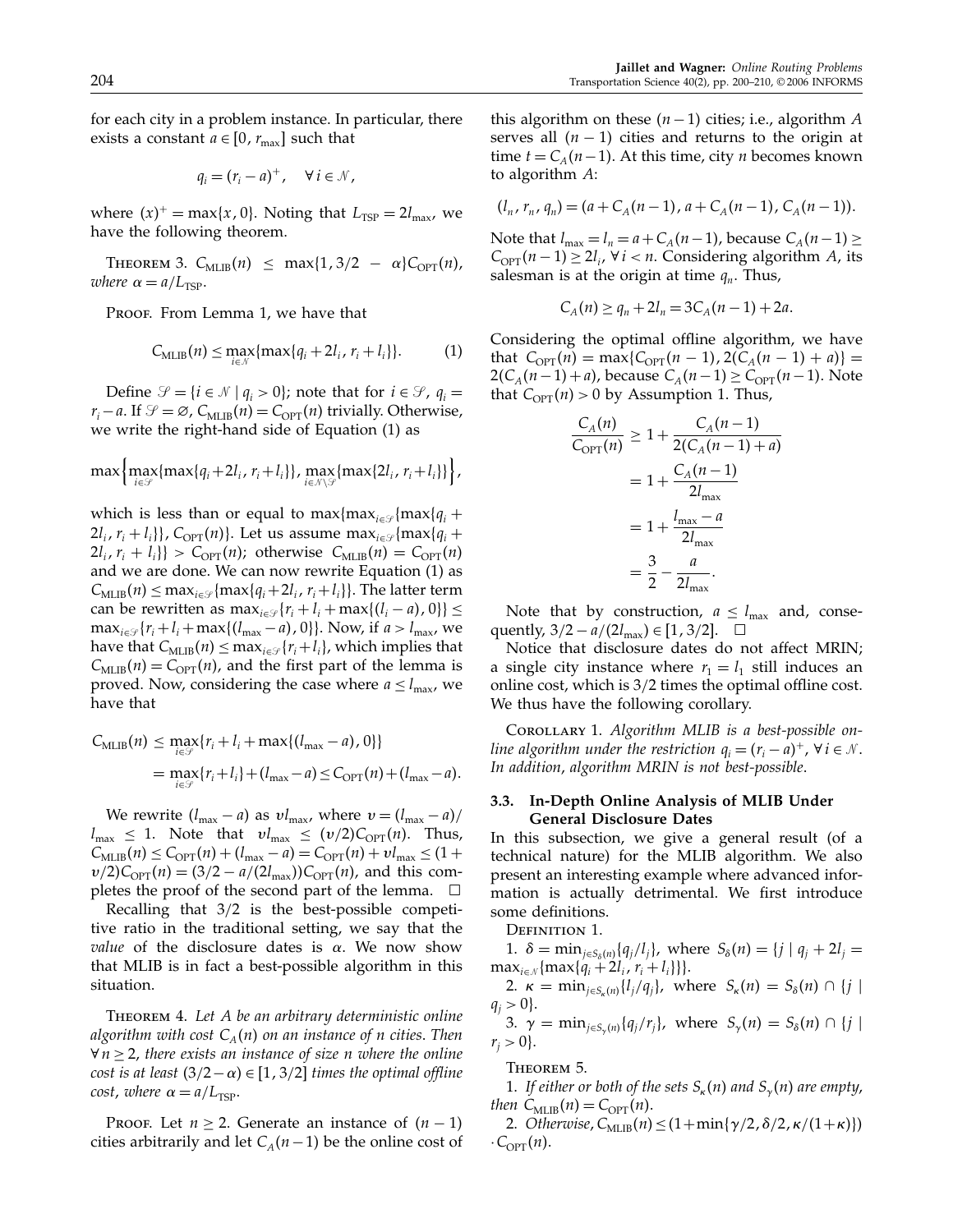3. In addition, when well defined,  $(1 + min\{\gamma/2, \delta/2, \gamma\})$  $\kappa/(1+\kappa)) \leq 3/2$ .

Proof. We first analyze the second part of the theorem, where  $S_{k}(n)$  and  $S_{k}(n)$  are both nonempty. We let  $m$  be the index that attains the minimum in the definition of  $\delta$ ; i.e.,  $q_m = \delta l_m$ . By Lemma 1 and Equation (1), we have that

$$
C_{\text{MLIB}}(n) \le q_m + 2l_m
$$
  
=  $(\delta + 2)l_m$   

$$
\le \left(1 + \frac{\delta}{2}\right) C_{\text{OPT}}(n).
$$
 (2)

Let  $p$  be the index that attains the minimum in the definition of  $\kappa$ ; i.e.,  $l_p = \kappa q_p$ . By Lemma 1 and Equation  $(1)$ , we have that

$$
C_{\text{MLIB}}(n) \le q_p + 2l_p
$$
  
=  $q_p + l_p + l_p \left(\frac{1+\kappa}{1+\kappa}\right)$   
=  $q_p + l_p + \frac{\kappa q_p + \kappa l_p}{1+\kappa}$   
=  $\left(1 + \frac{\kappa}{1+\kappa}\right) (q_p + l_p)$   
 $\le \left(1 + \frac{\kappa}{1+\kappa}\right) C_{\text{OPT}}(n).$ 

Finally, we let  $k$  be the index that attains the minimum in the definition of  $\gamma$ ; i.e.,  $q_k = \gamma r_k$ . By Lemma 1, we have that

$$
C_{\text{MLIB}}(n) \le q_k + 2l_k
$$
  
=  $\gamma r_k + 2l_k$ .

We consider three possibilities:

1. If  $l_k > r_k$ , we have that  $2l_k + \gamma r_k < (2 + \gamma)l_k \leq$  $(1 + \gamma/2)C_{\text{OPT}}(n)$ .

2. If  $l_k < (1 - \gamma) r_k$ ,  $2l_k + \gamma r_k < l_k + r_k \leq C_{\text{OPT}}(n)$ .

3. If  $(1 - \gamma)r_k \leq l_k \leq r_k$ , we can let  $l_k = (1 - \hat{\gamma})r_k$  for some  $\hat{\gamma} \in [0, \gamma]$ . After some simple algebra, we see that

$$
2l_k + \gamma r_k = (r_k + l_k) + \frac{\gamma - \hat{\gamma}}{1 - \hat{\gamma}} l_k
$$
  

$$
\leq C_{\text{OPT}}(n) + \gamma l_k \leq \left(1 + \frac{\gamma}{2}\right) C_{\text{OPT}}(n),
$$

where the first inequality holds because the function  $f_{\gamma}(\hat{\gamma}) = (\gamma - \hat{\gamma})/(1 - \hat{\gamma})$  attains a maximum of  $\gamma$ (when  $\hat{\gamma} = 0$ ) on the domain [0,  $\gamma$ ], because  $\gamma \leq 1$ . Thus,  $C_{MLIB}(n) \leq (1 + \gamma/2)C_{OPT}(n)$ . The previous analyses were mutually exclusive, so we may conclude that, if  $S_{\kappa}(n)$  and  $S_{\gamma}(n)$  are both not empty,  $C_{\text{MLIB}}(n) \leq$  $(1 + \min{\gamma/2, \delta/2, \kappa/(1 + \kappa)})C_{\text{OPT}}(n)$ .

We now analyze the first part of the theorem. We have that either or both  $S_{\kappa}(n)$  and  $S_{\gamma}(n)$  are

empty. We first consider the case where the superset  $S_{\delta}(n) = \emptyset$ . In this situation, there exists a city j s.t.  $r_i + l_i = \max_{i \in \mathcal{N}} \{\max\{q_i + 2l_i, r_i + l_i\}\}\)$ . By Lemma 1 and Equation  $(1)$  we have that

$$
C_{\text{MLIB}}(n) \le r_j + l_j
$$
  

$$
\le C_{\text{OPT}}(n).
$$

Recalling that  $C_{MLIB}(n) \geq C_{OPT}(n)$ , we conclude that  $C_{\text{MLIB}}(n) = C_{\text{OPT}}(n)$ . Now, assume  $S_{\delta}(n)$  contains at least one element. If  $S_{\kappa}(n)$  is empty, then  $\delta = 0$ . The analysis that results in Equation (2) proves that  $C_{\text{MLIB}}(n) \leq C_{\text{OPT}}(n)$ . Thus,  $C_{\text{MLIB}}(n) = C_{\text{OPT}}(n)$ . Now, if  $S_{\gamma}(n)$  is empty,  $r_j = 0$ ,  $\forall j \in S_{\delta}(n)$ . This again implies that  $\delta = 0$  and, consequently,  $C_{MLIB}(n) = C_{OPT}(n)$ .

We conclude by analyzing the third part of the theorem. Because min $\{\delta, \kappa\} \leq 1$  (also  $\gamma \leq 1$ ),  $(1 +$  $\min\{\gamma/2, \delta/2, \kappa/(1+\kappa)\}\leq 3/2. \quad \Box$ 

Because the best-possible online algorithm, with no disclosure dates, has a competitive ratio of 3/2, we say that the value of the disclosure dates is

$$
\begin{cases} \frac{1}{2} - \min\left\{\frac{\gamma}{2}, \frac{\delta}{2}, \frac{\kappa}{1+\kappa}\right\}, \\ \text{if } \kappa \text{ and } \gamma \text{ are well defined} \\ \frac{1}{2}, \quad \text{otherwise.} \end{cases}
$$

To conclude our analysis of the online TSP on the nonnegative real line, we provide an example where the advanced information of the disclosure dates is actually detrimental.

Example. Consider the two-city instance where  $q_1 = 0$ ,  $r_1 = l_1 = 1$ ,  $q_2 = r_2 = 2$ , and  $l_2 = 1$ . This instance induces the following costs:  $C_{MRIN}(2) = 3$  and  $C_{\text{MLIB}}(2) = 4.$ 

However, we have conducted computational experiments that confirm the intuitively clear superiority of MLIB over MRIN, on average.

# 4. The Online TSP on General Metric Spaces

We now consider the general case where cities belong to a generic metric space  $M$ . Let  $d(\cdot, \cdot)$  be the metric for the space and  $\sigma$  the origin. We consider the value of advanced information, for the structure  $q_i = (r_i - a)^+$ ,  $\forall i \in \mathcal{N}$ , providing lower and upper bounds on the competitive ratio. The proof of our first result consists of simple modifications of the proof of Theorem 3.1 in Lipmann (2003).

THEOREM 6. Any  $\rho$ -competitive algorithm for the online TSP on a metric space M, with  $q_i = (r_i - a)^+$ ,  $i \in \mathcal{N}$ , has  $\rho \geq 2/(1+\alpha)$ , where  $\alpha = a/L_{\text{TSP}}$ .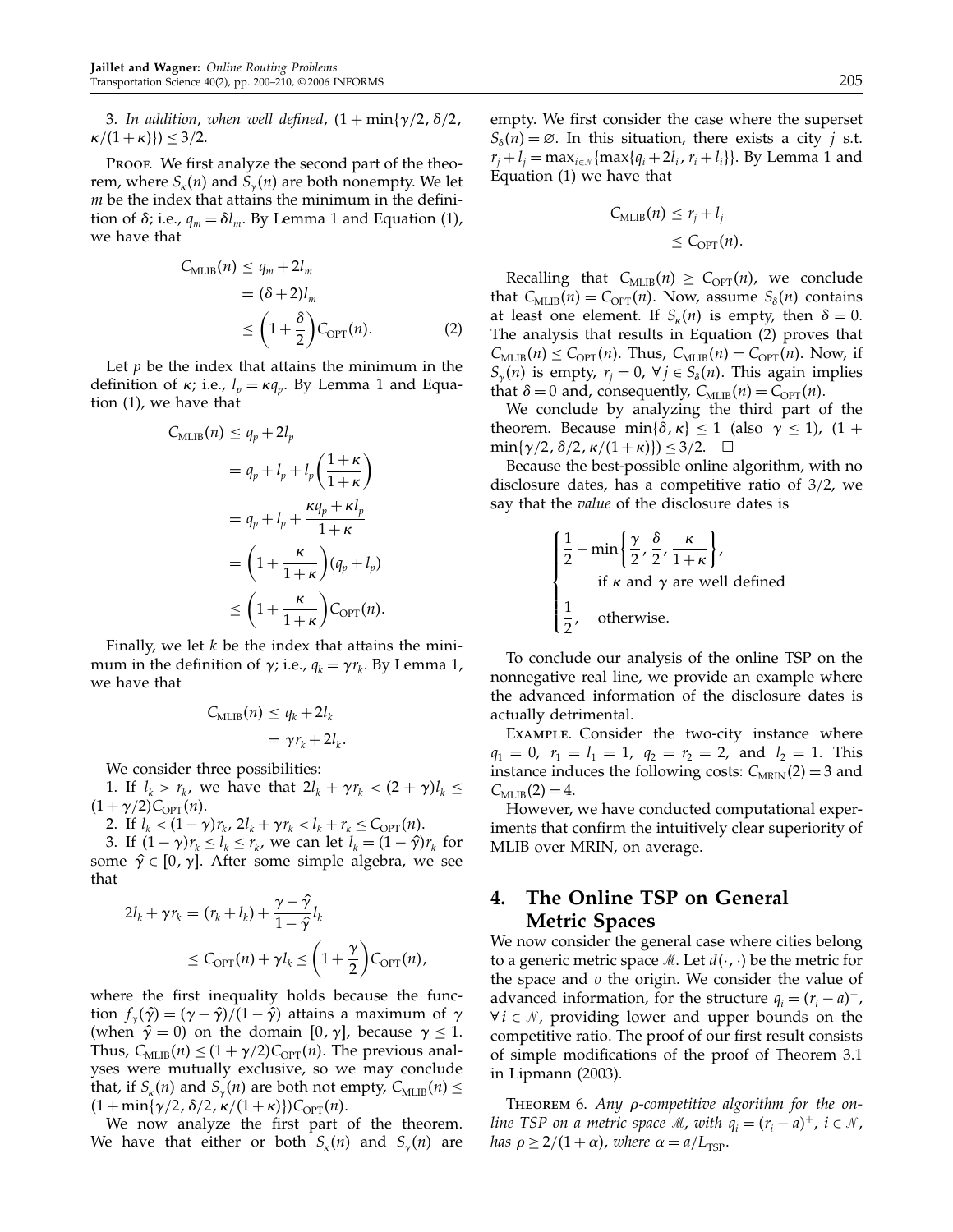Proof. Define a metric space  $M$  as a graph with vertex set  $V = \{1, 2, ..., n\} \cup \{o\}$  with distance function *d* that satisfies the following:  $d(o, i) = 1$  and  $d(i, j) = 2$  for all  $i \neq j \in V \setminus \{0\}.$ 

At time 0, there is a request at each of the  $n$  cities in  $V \setminus \{o\}$ . If an online server visits the request at city *i* at time  $t \leq 2n-1-\epsilon$ , for some small  $\epsilon$ , then at time  $t + \epsilon$ , a new request is disclosed at city *i*.

In this way, at time  $2n-1$  the online server still has to serve requests at all  $n$  cities; furthermore, at time  $2n - 1$ , all cities have only been disclosed, not necessarily released. Therefore, the online cost is at least the corresponding value in the situation where all cities have been released by time  $2n-1$ . This latter value is at least  $4n - 2$ . Therefore, denoting  $C_A$  as the online cost of an arbitrary online algorithm A, we have that  $C_A \geq 4n - 2$ .

The optimal offline server will also have some difficulty with the differences between the disclosure dates and release dates. We first note that, had the cities been released rather than disclosed at the abovementioned times, the optimal offline cost would have been  $2n$ . We now exploit the structure of the disclosure date–release date relationship: By waiting a units of time at any disclosed city, the city's release date will arrive. Therefore, it is clear that  $C_{\text{OPT}} \leq 2n + a$ . Finally, by noting that  $L_{\text{TSP}} = 2n$ , we have that

$$
\frac{C_A}{C_{\text{OPT}}} \ge \frac{4n-2}{2n+a} = \frac{2}{1+\alpha} - \frac{2}{2n+a}.
$$

Taking *n* arbitrarily large proves the theorem.  $\Box$ 

Now, we give the first of two generalizations of the 2-competitive online algorithm PAH, originally proposed by Ausiello et al. (2001). We call our algorithm Plan-At-Home-disclosure-dates (PAH-dd).

Algorithm PAH-dd.

1. Whenever the salesman is at the origin, he starts to follow a tour that serves all cities whose disclosure dates have passed but have not yet been served; this tour is constructed using an algorithm A that exactly solves an offline TSP with release dates.

2. If at time  $q_i$ , for some i, a new city is presented at point  $x$ , the salesman takes one of two actions depending on the salesman's current position p.

2a. If  $d(x, 0) > d(p, 0)$ , the salesman goes back to the origin (following the shortest path from  $p$ ) where he appears in a Case 1 situation.

2b. If  $d(x, 0) \leq d(p, 0)$ , the salesman ignores the city until he arrives at the origin, where again he reenters Case 1.

THEOREM 7. Algorithm PAH-dd is  $(2 - \alpha/(1 + \alpha))$ competitive, where  $\alpha = a/L_{\text{TSP}}$ .

Proof. Let  $p(t)$  be the position of the salesman at time  $t$ . As in Ausiello et al. (2001), we provide a case-by-case analysis. Let us consider the state of the algorithm at time  $q_n$ , the final disclosure date.

*Case* 1. The salesman is at the origin at time  $q_n$ . Let  $\mathcal T$  be the tour, calculated by algorithm A at time  $q_n$ , that visits all unserved cities; for simplicity, we let  $\mathcal T$  also denote the duration of the tour. Letting  $C_{\text{PAH-dd}}$  denote the online cost of our new algorithm, we have that

$$
C_{\text{PAH-dd}} = q_n + \mathcal{T}
$$
  
=  $r_n + \mathcal{T} - a$   

$$
\leq C_{\text{OPT}} + (\mathcal{T} - a)
$$
  
=  $C_{\text{OPT}} + (1 - a/\mathcal{T})\mathcal{T}$   

$$
\leq C_{\text{OPT}} + (1 - a/\mathcal{T})C_{\text{OPT}},
$$

where the last inequality is by  $\mathcal{T} \leq C_{\text{OPT}}$ . Inserting the obvious bound  $\mathcal{T} \le a + L_{\text{TSP}}$  proves the theorem for this case.

Case 2a. We have that  $d(o, l_n) > d(o, p(q_n))$  and the salesman returns to the origin, arriving before time  $q_n + d(o, l_n) = r_n + d(o, l_n) - a$ . Once at the origin, the salesman uses algorithm  $A$  to compute a tour  $\mathcal{T}'.$ Clearly,  $r_n + d(o, l_n) \leq C_{\text{OPT}}$ . Thus, we have that

$$
C_{\text{PAH-dd}} \le r_n + d(o, l_n) + (\mathcal{T}' - a)
$$
  
 
$$
\le C_{\text{OPT}} + \left(1 - \frac{\alpha}{1 + \alpha}\right) C_{\text{OPT}} = \left(2 - \frac{\alpha}{1 + \alpha}\right) C_{\text{OPT}}.
$$

*Case* 2b. We have that  $d(o, l_n) \leq d(o, p(q_n))$ . Suppose that the salesman is following a route  $\Re$  that had been computed the last time he was at the origin. Clearly,  $\mathcal{R} \leq C_{\text{OPT}}$ . Let  $\mathcal{Q}$  be the set of cities temporarily ignored since the last time the salesman was at the origin. Let *j* be the index of the first city in  $\mathcal Q$  that is visited by the optimal offline algorithm. Let  $\mathcal{P}_e$  be the shortest path starting from location  $l_i$  at time  $r_i$ , visiting all other cities in  $\mathcal{Q}$ , while respecting the release dates, and terminating at the origin. Clearly,  $r_i + \mathcal{P}_\mathcal{Q} \leq C_{\text{OPT}}$ .

City  $j$  was ignored when it was disclosed, so we have that  $d(o, l_i) \leq d(o, p(q_i))$ . Thus, at time  $q_i$  the salesman had already traveled at least a distance  $d(o, l_i)$  on  $\Re$  and will complete  $\Re$  at the latest at time  $t_{\mathcal{R}} = q_i + \mathcal{R} - d(o, l_i)$ . Next, the salesman will compute  $\mathcal{T}_{\varrho}$ , a tour covering  $\varnothing$ .

At time  $t_{\mathcal{R}}$ , consider an alternate strategy that first goes to city  $i$ , possibly waits for city  $i$  to be released, and then follows the shortest path through the cities in  $\mathcal{Q}$ ; this latter path is at most  $\mathcal{P}_{\mathcal{Q}}$ . Clearly,  $\mathcal{T}_{\alpha}$  will finish before this alternate strategy finishes. Next, notice that the completion time of  $\mathcal{T}_{\varnothing}$ is also the completion time of PAH-dd; therefore, we have that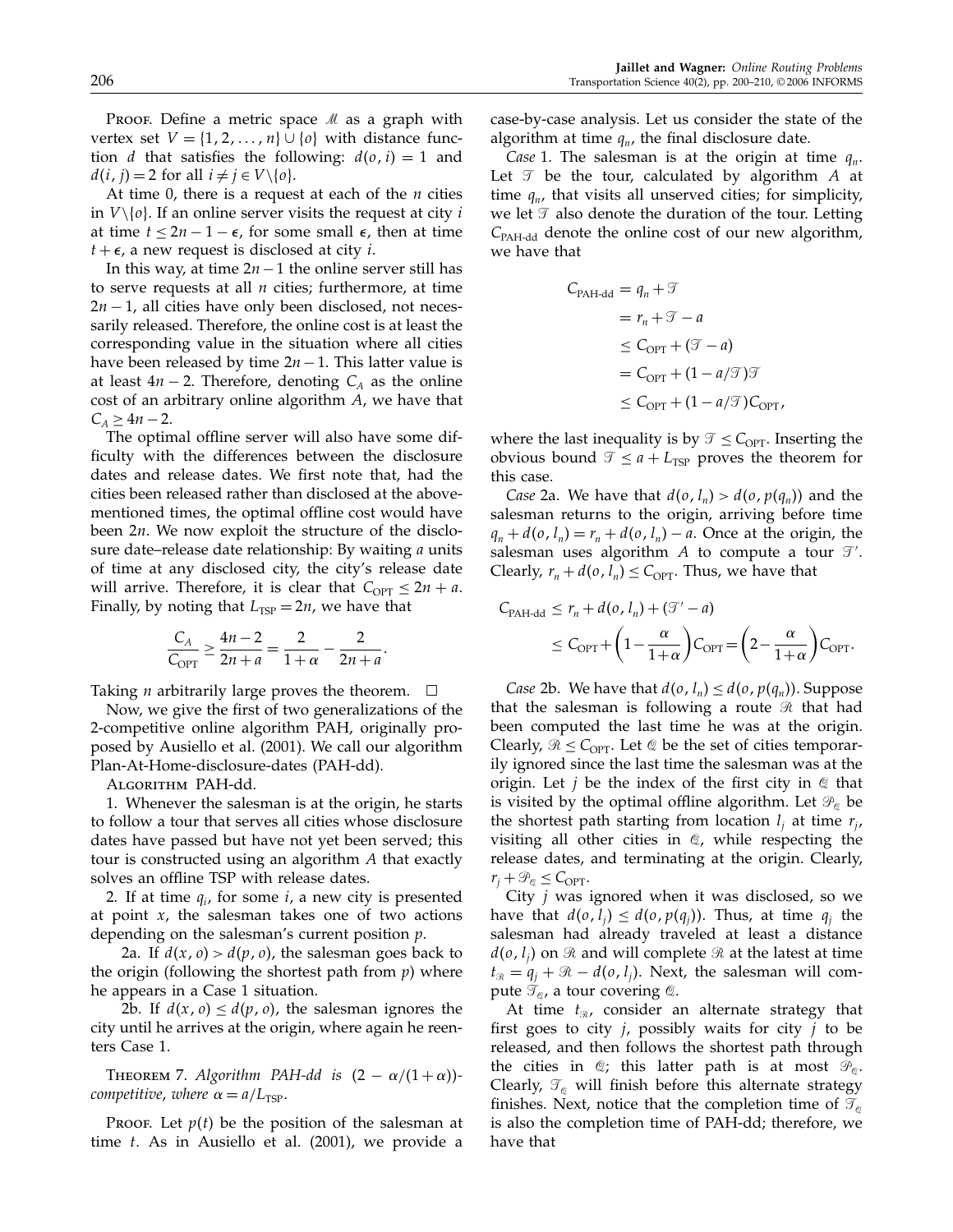$$
C_{\text{PAH-dd}} \leq \max\{t_{\mathcal{R}} + d(o, l_j), r_j\} + \mathcal{P}_{\mathcal{C}}
$$
  
= 
$$
\max\{t_{\mathcal{R}} + d(o, l_j) + \mathcal{P}_{\mathcal{C}}, r_j + \mathcal{P}_{\mathcal{C}}\}
$$
  

$$
\leq \max\{t_{\mathcal{R}} + d(o, l_j) + \mathcal{P}_{\mathcal{C}}, C_{\text{OPT}}\}
$$
  
= 
$$
\max\{q_j + \mathcal{R} + \mathcal{P}_{\mathcal{C}}, C_{\text{OPT}}\}
$$
  
= 
$$
\max\{(r_j + \mathcal{P}_{\mathcal{C}}) + (\mathcal{R} - a), C_{\text{OPT}}\}
$$
  

$$
\leq \max\left\{C_{\text{OPT}} + \left(1 - \frac{\alpha}{1 + \alpha}\right)C_{\text{OPT}}, C_{\text{OPT}}\right\}
$$
  
= 
$$
\left(2 - \frac{\alpha}{1 + \alpha}\right)C_{\text{OPT}}.\quad \Box
$$

Because the best-possible algorithm for the online metric TSP has a competitive ratio of 2, Theorems 6 and 7 indicate that the value of the disclosure dates is at least  $\alpha/(1 + \alpha)$  and no more than  $2\alpha/(1 + \alpha)$ .

# 5. The Online TRP on General Metric Spaces

Thus far, we have been analyzing versions of the online TSP, where the objective is arguably in the salesman's interest. We now consider another objective, the weighted latency, which is an objective that is arguably in the cities' interest; additionally, the weights may be chosen to favor certain cities over others.

In §5, we consider the online TRP with arbitrary weights. Our objective is to minimize  $\sum_{i\in\mathcal{N}} w_iC_i$ , where  $C_i$  is the completion time of city i, the first time it is visited after its release date, and the  $w_i$  are arbitrary nonnegative weights. Again,  $l_i \in \mathcal{M}$ , for any metric space  $\mathcal{M}$ ; we consider the situation where  $q_i = (r_i - a)^+$ ,  $\forall i \in \mathcal{N}$ .

# 5.1. A Deterministic Online TRP Algorithm for General  $\mathcal M$

Let  $\lambda = (1 + \sqrt{2})$ ,  $b_0 = \min\{r_j \mid r_j \ge a/\lambda\}$  and  $b_i = \lambda^i b_0$ . Also, let  $b_i = b_i - a$ . The definition of  $b_0$  ensures that  $b_1 \geq 0$ , which is necessary for Step 1 of BREAK (to be defined shortly) to be feasible. The latter  $b_i$ parameters are the breakpoints where the online algorithm BREAK will generate some reoptimization. Our algorithm is a generalization of the  $(1 + \sqrt{2})^2$ competitive INTERVAL<sub> $\alpha$ </sub> by Krumke et al. (2003) ( $\alpha$  in Krumke et al. 2003 is equivalent to  $\lambda$  in this paper), which reoptimizes at times  $b_i$ . Let  $Q_i$ ,  $i \ge 1$ denote the set of cities released up to and including time  $b_i$ ; clearly  $Q_i \subseteq Q_{i+1}$ ,  $\forall i$ . Note that at time  $b_i$ the online repairman knows  $Q_i$ . Let  $R_i$  denote the set of cities served by algorithm BREAK in the interval  $[b_i, b_{i+1}]$  and  $R_i^*$  the set of cities served by the optimal offline algorithm in the interval  $[b_{i-1}, b_i]$ . Finally, let  $w(S) = \sum_{i \in S} w_i$ .

DEFINITION 2. Online algorithm BREAK<sup>1</sup>

1. Remain idle at the origin until time  $b_1$ .

2. At time  $b_1$ , calculate a path of length at most  $b_1$ to serve a set of cities  $R_1 \subseteq Q_1$  such that  $w(R_1)$  is maximized.

3. At time  $b_i$ ,  $i \geq 2$ , return to the origin and then calculate a path of length at most  $b_i$  to serve a set of cities  $R_i \subseteq Q_i \setminus \bigcup_{j < i} R_j$  such that  $w(R_i)$  is maximized.

This algorithm is easily seen to be feasible—actions in iteration  $i$  are completed before actions in iteration  $(i+1)$  are to begin. We begin our analysis of algorithm BREAK with the following lemma, which generalizes a result in Krumke et al. (2003). Our proof of this lemma is quite different from that of Krumke et al. (2003), and follows the proof of a similar result in the machine scheduling literature (see Hall et al. 1997).

LEMMA 2. For any  $k \ge 1$ ,  $\sum_{i=1}^{k} w(R_i) \ge \sum_{i=1}^{k} w(R_i^*)$ .

PROOF. Consider iteration  $k \ge 2$  and let  $R =$  $\cup_{l=1}^{k} R_l^* \setminus \cup_{l=1}^{k-1} R_l$ . If a repairman were at the origin at time zero, he could serve all the cities in the set  $R$  by time  $b_k$ .

Now, consider an online repairman at time  $b_k$ . Suppose he knew the set R. Then, by returning to the origin, taking at most  $b_{k-1}$  time units, the repairman could serve the cities in R by time  $b_k + b_{k-1} + b_k = b_{k+1}$ (equality since  $\alpha = (1 + \sqrt{2})$ ). Thus, in iteration k, the repairman could serve cities of total weight  $w(R)$ .

Unfortunately, the repairman does not know R because the  $R_i^*$  are not known until all cities are released. However, the repairman's task is to find a subset of  $S = Q_k \setminus \cup_{l=1}^{k-1} R_l$ . Because  $Q_k \supseteq \cup_{l=1}^k R_l^*$ ,  $S \supseteq R$ , and the online repairman is able to choose a subset of S to serve in iteration k of total weight at least  $w(R)$ , because choosing R as the subset is a feasible choice. A similar argument holds for  $k = 1$ .

Now, for any  $k$ ,

$$
w(R_k) \ge w(R)
$$
  
=  $\sum_{j \in \cup_{l=1}^k R_l^* \setminus \cup_{l=1}^{k-1} R_l} w_j$   
=  $\sum_{l=1}^k w(R_l^*) - \sum_{j \in (\cup_{l=1}^k R_l^*) \cap (\cup_{l=1}^{k-1} R_l)} w_j$   
 $\ge \sum_{l=1}^k w(R_l^*) - \sum_{j \in \cup_{l=1}^{k-1} R_l} w_j$   
=  $\sum_{l=1}^k w(R_l^*) - \sum_{l=1}^{k-1} w(R_l),$ 

which gives the result.  $\square$ 

The following corollary is evident from Lemma 2.

<sup>&</sup>lt;sup>1</sup> Note that BREAK is not a polynomial-time algorithm because Step 2 requires the exact solution of the NP-hard orienteering problem (Blum et al. 2003).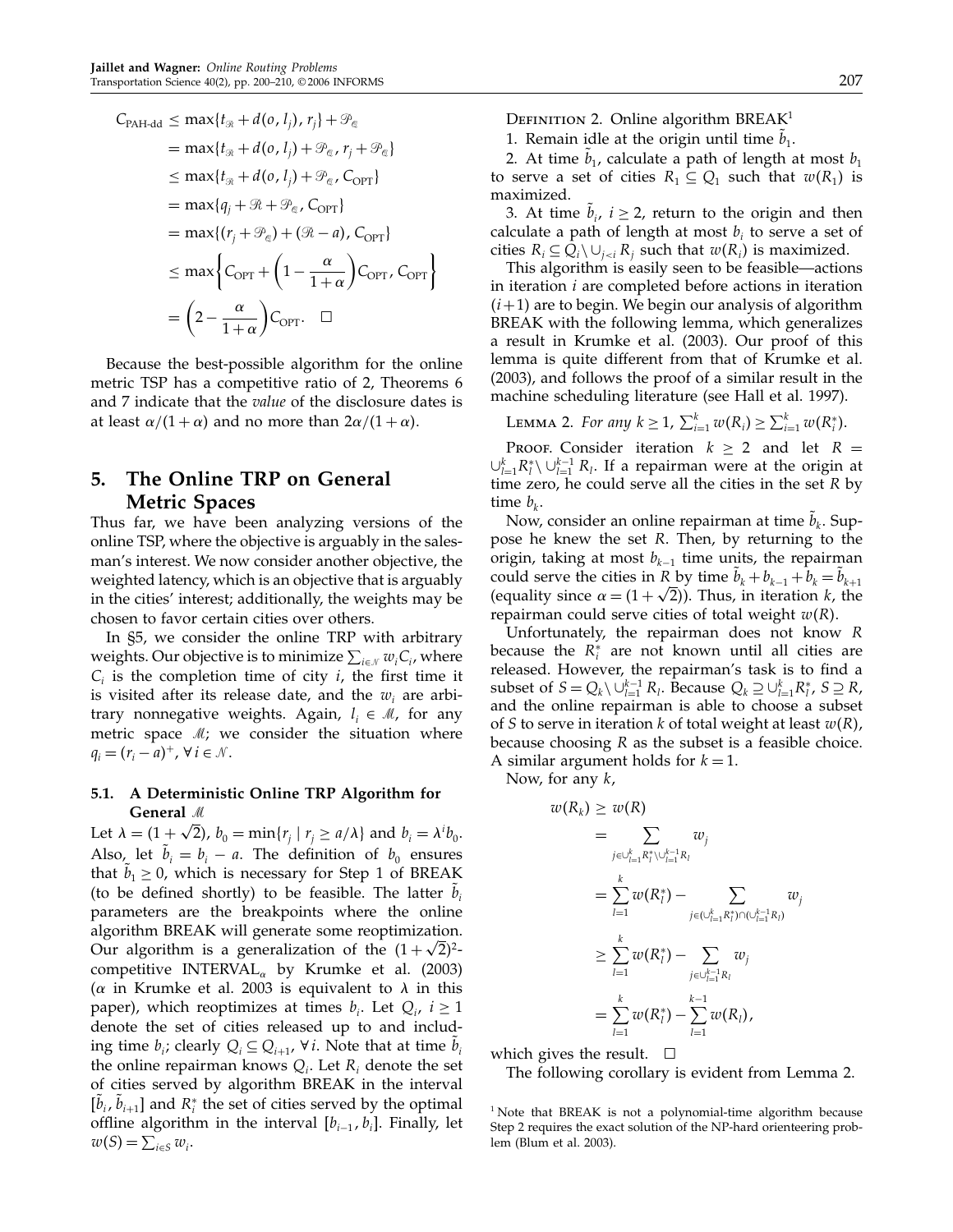Corollary 2. Suppose the optimal offline algorithm visits the last city in its tour in interval  $(b_{p-1}, b_p]$  for some  $p \geq 1$ . Then the online algorithm BREAK will visit its last city by time  $b_{p+1}$ .

We now give the main theorem of this section.

THEOREM 8. Algorithm BREAK is  $((1 + \sqrt{2})^2 \alpha\beta/(\alpha + \beta)$ )-competitive, where  $\alpha = a/L_{\text{TSP}}$  and  $\beta =$  $a/r_{\text{max}}$ .

PROOF OF THEOREM 8. We begin by stating Lemma 6 from Krumke et al. (2003): Let  $a_i, b_i \in \mathbb{R}_+$ , for  $i =$  $1, \ldots, p$ . If  $\sum_{i=1}^{p} a_i = \sum_{i=1}^{p} b_i$  and  $\sum_{i=1}^{p'} a_i \ge \sum_{i=1}^{p'} b_i$  for all  $1 \leq p' \leq p$ , then  $\sum_{i=1}^{p-1} \tau_i a_i \leq \sum_{i=1}^{p} \tau_i b_i$  for any nondecreasing sequence  $0 \leq \tau_1 \leq \cdots \leq \tau_p$ . Applying this lemma, we have that

$$
C_{\text{BREAK}} \leq \sum_{k=1}^{p} \tilde{b}_{k+1} w(R_k)
$$
  
\n
$$
\leq \sum_{k=1}^{p} \tilde{b}_{k+1} w(R_k^*)
$$
  
\n
$$
= \sum_{k=1}^{p} (b_{k+1} - a) w(R_k^*)
$$
  
\n
$$
= \sum_{k=1}^{p} (\lambda^2 b_{k-1} - a) w(R_k^*)
$$
  
\n
$$
= \sum_{k=1}^{p} \sum_{l \in R_k^*} (\lambda^2 b_{k-1} - a) w_l
$$
  
\n
$$
\leq \sum_{k=1}^{p} \sum_{l \in R_k^*} (\lambda^2 C_l^* - a) w_l,
$$

where  $C_l^*$  is the completion time of city l by the optimal offline algorithm. Now, suppose there exists  $\gamma$ such that  $(\lambda^2 C_l^* - a) \leq \gamma C_l^*$ ,  $\forall l$ . Then, algorithm BREAK would be  $\gamma$ -competitive. It is clear to see that  $\gamma = \lambda^2 - a/C_{\text{max}}^*$  is the smallest such value to satisfy the requirements, where  $C_{\text{max}}^* = \max_{i \in \mathcal{N}} \{C_i^*\}$ . Thus, algorithm BREAK is  $(\lambda^2 - a/C_{\text{max}}^*)$ -competitive. Finally, using the fact that  $C_{\text{max}}^* \leq r_{\text{max}} + L_{\text{TSP}}$ , we achieve the result.  $\square$ 

The best deterministic algorithm to date (INTER-VAL<sub>a</sub>) for the online metric TRP is  $(1 + \sqrt{2})^2$ competitive, so we say that the value of the disclosure dates is  $\alpha\beta/(\alpha+\beta)$ .

### 5.2. A Randomized Online TRP Algorithm for General  $\mathcal M$

We may also define a randomized algorithm BREAK-R as algorithm BREAK with the following substitution:  $b_0 \mapsto \lambda^{U} b_0$ , where U is a uniform random variable on  $[0, 1]$ . We have the following theorem for this randomized algorithm; its proof is quite similar to that of Theorem 8 and is omitted.

THEOREM 9. Algorithm BREAK-R is  $(\Theta - \alpha \beta/(\alpha + \beta))$ competitive, where  $\alpha = a/L_{\text{TSP}}$ ,  $\beta = a/r_{\text{max}}$ , and  $\Theta \approx 3.86$ .

Remark 1. To the best of our knowledge, algorithms INTERVAL<sub> $\alpha$ </sub> and RANDINTERVAL<sub> $\alpha$ </sub> (Krumke et al. 2003) are the best online algorithms to date for the online TRP, regardless of the metric space; i.e., we are not aware of any algorithms that improve these results for any simpler metric spaces, such as  $\mathbb{R}_+$  or  $\mathbb{R}$ . Therefore, we do not have any new results specific to these particular metric spaces.

5.3. A Correction to a Previously Published Result When  $a = 0$ , algorithm BREAK-R corresponds to a realization of the  $\alpha$ -parameterized (this  $\alpha$  is unrelated to the  $\alpha = a/L_{\text{TSP}}$  utilized in this paper) online algorithm RANDINTERVAL $_{\alpha}$ , given in Krumke et al. (2003). The values of  $\alpha$  for which RANDINTERVAL<sub> $\alpha$ </sub> is a feasible algorithm were given incorrectly in Krumke et al. (2003): The given range  $\alpha \in [1 + \sqrt{2}, 3]$ should have read  $\alpha \in (1, 1 + \sqrt{2}]$ , because the algorithm requires  $(\alpha + 1)/(\alpha(\alpha - 1)) \geq 1$ . This led to an erroneous result that stated that RANDINTERVAL<sub> $\alpha$ </sub> was  $\Theta$ -competitive,  $\Theta \approx 3.64$ . Using the correct range for  $\alpha$ , it is straightforward to see that RANDINTERVAL<sub> $\alpha$ </sub> is  $\Theta$ -competitive, where  $\Theta \approx 3.86$ .

### 5.4. A Final Note on the Online Dial-a-Ride Problem

Finally, note that Theorems 8 and 9 also hold for the online dial-a-ride problem, which is a generalization of the TRP. Instead of a customer (city) requesting a visit, a customer requests a ride from a source location to a destination location. The completion time of a customer is the time that the customer reaches the destination. The subroutine in the BREAK algorithm that calculates paths maximizing the weight of served customers must simply be modified to incorporate the new requirements of a customer.

# 6. Polynomial-Time Online Algorithms for the Online TSP

We now give our second generalization of algorithm PAH (Ausiello et al. 2001), which we shall denote as PAH-p because all subroutines are polynomial-time. In this section, we only consider the traditional case where  $q_i = r_i$ ,  $\forall i \in \mathcal{N}$ .

Algorithm PAH-p.

1. Whenever the salesman is at the origin, he starts to follow a tour that serves all cities whose release dates have passed but have not yet been served; this tour is constructed using an  $\rho$ -approximation algorithm  $A$  that solves an offline TSP.

2. If at time  $r_i$ , for some i, a new city is presented at point  $x$ , the salesman takes one of two actions depending on the salesman's current position  $p$ :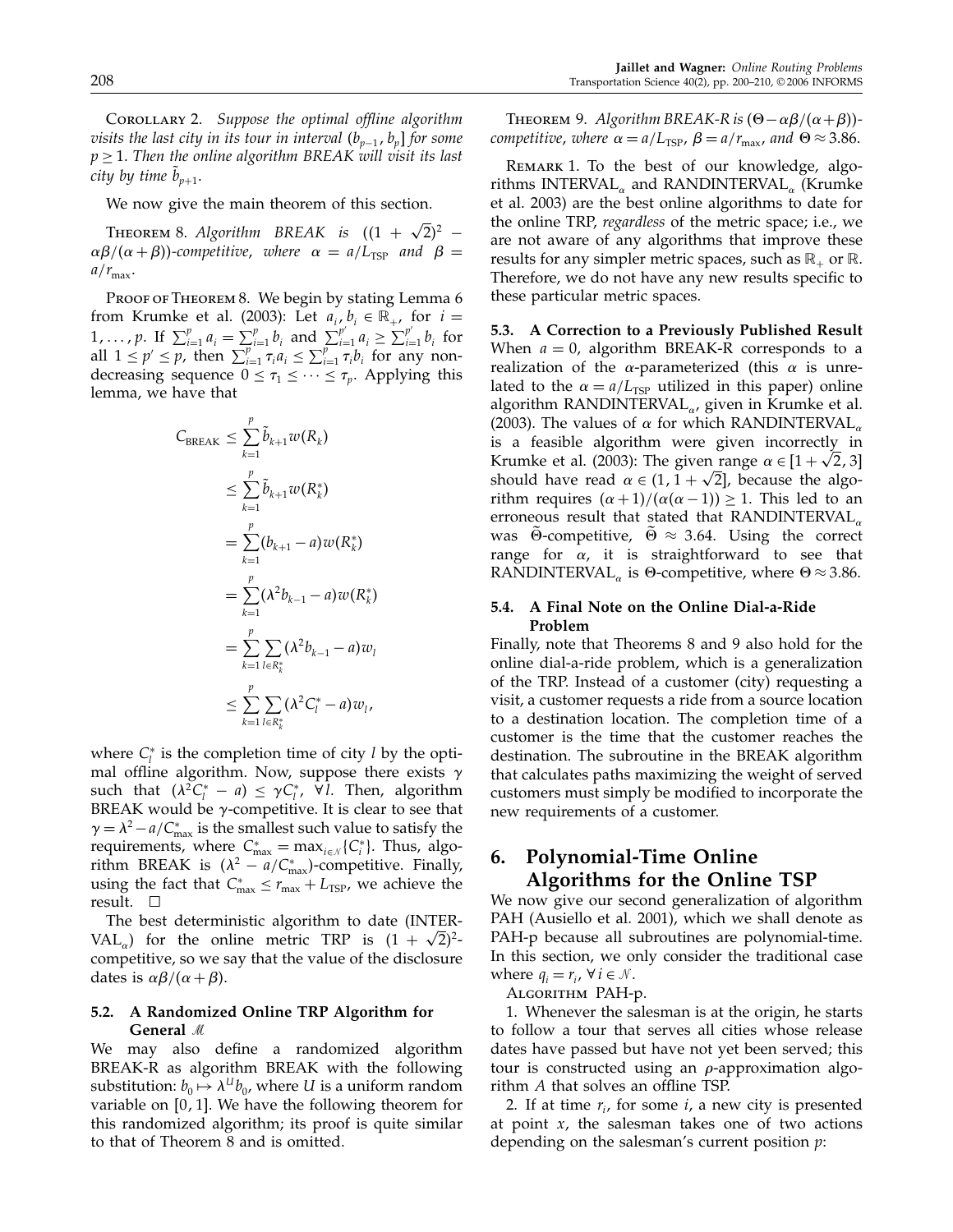2a. If  $d(x, 0) > d(p, 0)$ , the salesman goes back to the origin (following the shortest path from  $p$ ) where he appears in a Case 1 situation.

2b. If  $d(x, 0) \leq d(p, 0)$ , the salesman ignores the city until he arrives at the origin, where again he reenters Case 1.

#### THEOREM 10. Algorithm PAH-p is 2p-competitive.

Proof. Let  $r_n$  be the time of the last request,  $l_n$  the position of this request and  $p(t)$  the location of the salesman at time  $t$ . We show that in each of the Cases 1, 2a, and 2b, PAH- $p$  is 2 $\rho$ -competitive.

*Case* 1. PAH-p is at the origin at time  $r_n$ . Then it starts a  $\rho$ -approximate tour that serves all the unserved requests. The time needed by PAH-p is at most  $r_n + \rho L_{\text{TSP}} \leq (1 + \rho) C_{\text{OPT}} \leq 2\rho C_{\text{OPT}}$ .

Case 2a. We have that  $d(o, l_n) > d(o, p(r_n))$ . PAH-p returns to the origin, where it will arrive before time  $r_n + d(o, l_n)$ . After this, PAH-p computes and follows a  $\rho$ -approximate tour through all the unserved requests. Therefore, the online cost is at most  $r_n + d(o, p(r_n)) +$  $\rho L_{\text{TSP}} < r_n + d(o, l_n) + \rho L_{\text{TSP}}$ . Noticing that  $r_n + d(o, l_n) \leq$  $C_{\text{OPT}}$ , we have that the online cost is at most  $(1 + \rho)$ .  $C_{\text{OPT}} \leq 2\rho C_{\text{OPT}}.$ 

*Case 2b.* We have that  $d(o, l_n) \leq d(o, p(r_n))$ . Suppose PAH-p is following a route  $\Re$  that had been computed the last time it was at the origin. Note that  $\Re \leq$  $\rho L_{\text{TSP}} \leq \rho C_{\text{OPT}}$ . Let  $\mathcal Q$  be the set of requests temporarily ignored since the last time PAH-p was at the origin. Let  $l_q$  be the location of the first request in  $\mathcal Q$  served by the offline algorithm and let  $r_a$  be the time at which  $l_a$ was released. Let  $\mathcal{P}_{\mathcal{C}}$  be the shortest path that starts at  $l_q$ , visits all the cities in  $\mathcal Q$ , and ends at  $o$ . Clearly,  $C_{\text{OPT}} \ge r_q + \mathcal{P}_{\text{Q}}$  and  $C_{\text{OPT}} \ge d(o, l_q) + \mathcal{P}_{\text{Q}}$ .

At time  $r_{q}$ , the distance that PAH-p still has to travel on the route  $\Re$  before arriving at  $o$  is at most  $\mathcal{R} - d(o, l_q)$ , because  $d(o, p(r_q)) \geq d(o, l_q)$  implies that PAH-p has traveled on the route  $\Re$  a distance not less than  $d(o, l_q)$ . Therefore, it will arrive at o before time  $r_a + \Re - d(o, l_a)$ . After that, it will follow a  $\rho$ -approximate tour  $\mathcal{T}_\mathscr{C}$  that covers the set  $\mathscr{Q};$  letting  $\mathcal{T}_\mathscr{C}^*$ be the optimal tour over the set  $\mathcal{Q}$ , we have that  $\mathcal{T}_{\mathcal{Q}} \leq$  $\rho \mathcal{T}_{\mathcal{C}}^*$ . Hence, the completion time will be at most  $r_q$  +  $\mathcal{R}-d(o, l_q)+\rho\mathcal{T}_{\mathcal{C}}^*$ . Because  $\mathcal{T}_{\mathcal{C}}^*\leq d(o, l_q)+\mathcal{P}_{\mathcal{C}}$ , we have that the online cost is at most

$$
r_q + \mathcal{R} - d(o, l_q) + \rho d(o, l_q) + \rho \mathcal{P}_e
$$
  
=  $(r_q + \mathcal{P}_e) + \mathcal{R} + (\rho - 1)(d(o, l_q) + \mathcal{P}_e)$   
 $\leq C_{\text{OPT}} + \rho C_{\text{OPT}} + (\rho - 1)C_{\text{OPT}}$   
=  $2\rho C_{\text{OPT}}$ .  $\square$ 

Applying well-known algorithms by Christofides (1976) and Arora (1998), we are able to attain two interesting corollaries.

COROLLARY 3. If we choose A as Christofides's heuristic, Algorithm PAH-p is 3-competitive.

This matches the 3-competitive polynomial-time algorithm given in Ausiello et al. (2001). However, a polynomial-time algorithm with a competitive ratio of at most 2.78 was recently given in Ausiello et al. (2004).

COROLLARY 4. If  $M$  is Euclidean and we choose  $A$  as Arora's PTAS, for any  $\epsilon > 0$ , Algorithm PAH-p is  $(2+\epsilon)$ competitive.

To the best of our knowledge, this is the first result for the online TSP in the Euclidean metric space.

Remark 2. We have attempted to combine our analyses, to find a single result that unifies a polynomial-time algorithm and the value of information. Our approach would have improved upon the above results if we had a  $\rho$ -approximation algorithm for the TSP with release dates, where  $\rho < \frac{5}{2}$ . Trivially (wait until the last release date and then form a Christofides approximate tour) we have a  $\frac{5}{2}$ -approximation algorithm; unfortunately, we know of no algorithm that has a better approximation ratio.

## 7. Conclusion

We have considered online versions of two wellstudied routing optimization problems, the traveling salesman problem (TSP) and the traveling repairman problem (TRP). These two problems embody two major types of objectives: optimizing in the server's interest and optimizing in the customers' interest. We introduced the notion of a disclosure date, which brings with it a number of benefits. First, we are allowed to relax the pessimistic definition of the competitive ratio. Second, this relaxation is natural, in the sense that realistic problems can be modeled with disclosure dates. Third, the disclosure dates allow us to vary the online-ness of a problem.

With these disclosure dates in place, we show their value in the form of improved competitiveness results for both the online TSP and TRP, in a variety of metric spaces. For the nonnegative real line, we show that our algorithm is strictly optimal.

Finally, we consider polynomial-time online algorithms for the traditional (no disclosure dates) online TSP on metric spaces and we give the first competitiveness result for Euclidean metric spaces.

#### Acknowledgments

The authors thank the anonymous referees for very thoughtful comments that significantly improved this paper. This work was supported in part by NSF Contract DMI-0230981.